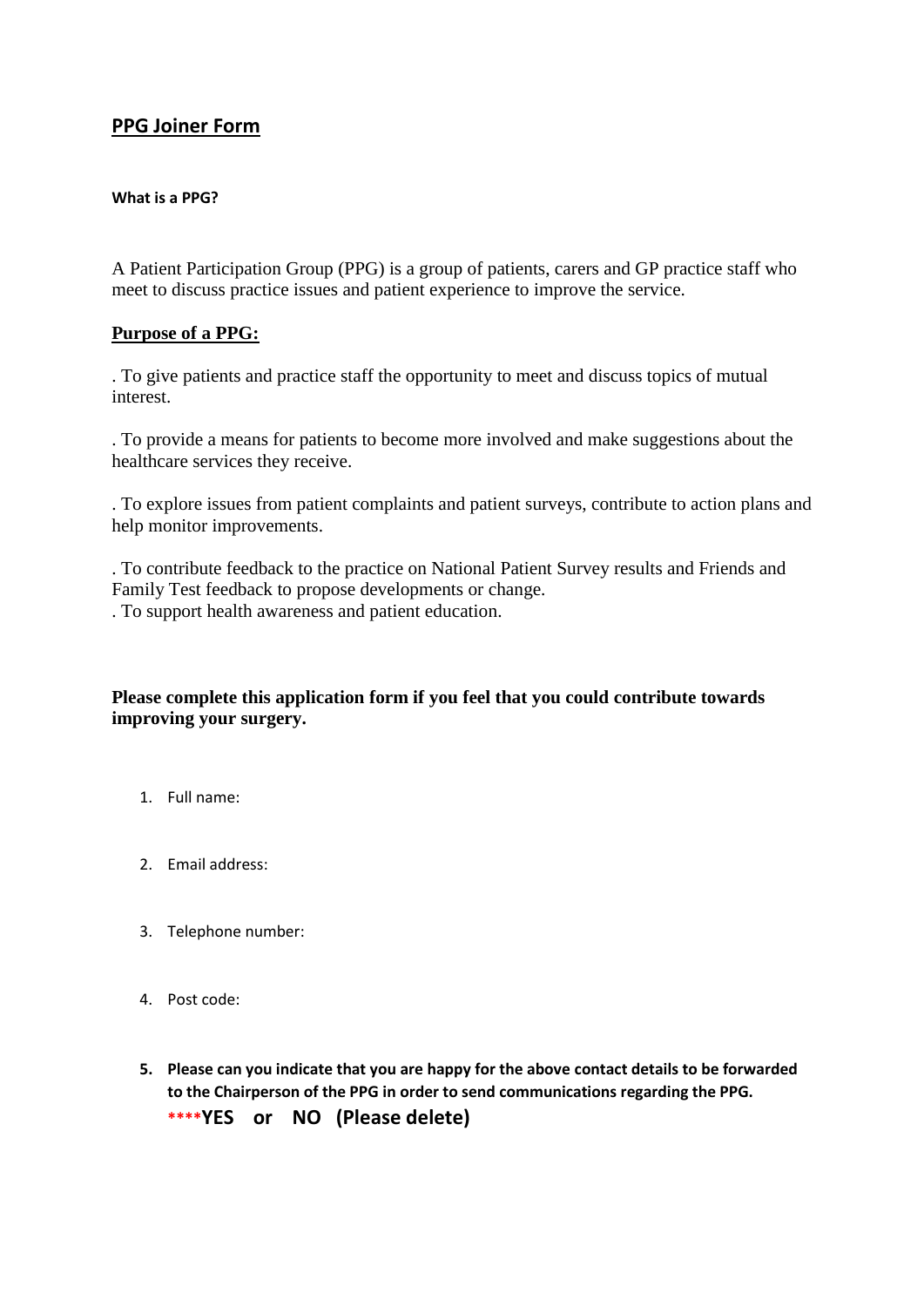- 6. Are you:
	- $\circ$ Male
	- О Female
- 7. Age group:
	- О 17-24
	- $\circ$ 25-34
	- 35-44
	- $\circ$ 45-54
	- $\circ$ 55-64
	- $\circ$ 65-74
	- О 75-84
	- $\circ$ Over 85
- 8. How would you describe the frequency in which you visit the practice?
	- О Regularly
	- О **Occasionally**
	- $\circlearrowright$  Very rarely
- 9. To help us ensure our PPG group is representative of our local community please indicate which of the following ethnic backgrounds you would most closely identify with?
	- П White British
	- $\Box$ White Irish
	- $\Box$ Other White
	- $\Box$ Black Caribbean
	- $\Box$ Black African
	- $\Box$ Other Black
	- $\Box$ Black Caribbean and White
	- $\Box$ Black African and White
	- $\Box$ Other Mixed
	- $\Box$ Indian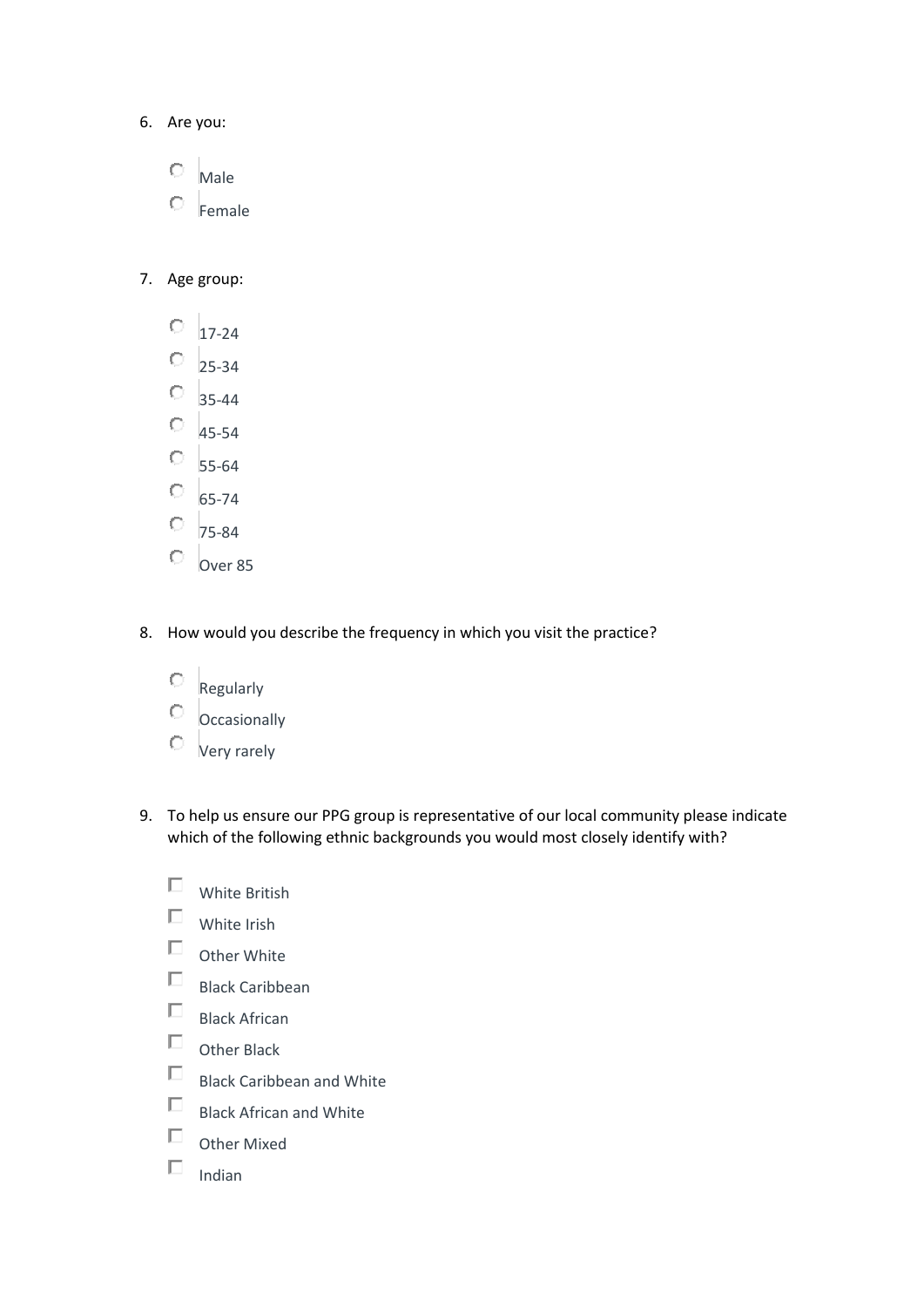| Pakistani              |
|------------------------|
| Bangladeshi            |
| Other Asian            |
| I do not wish to state |
| Other (please specify) |

10. How would you like to be involved?

Become a member of the PPG and attend virtual meetings

Yes

- $O$  No
- 11. Become a member of the PPG and attend face to face meetings



- 12. What level of commitment are you able to contribute towards each meeting? (We are aiming to provide support for meetings on a quarterly basis)
	- 0 1 Hour
	- 0 1-2 Hours
	- O 2-3 Hours
	- $\circ$ 3-4 Hours

13. Would you prefer to fill in questionnaires via:

|  | Online |
|--|--------|
|  | Post   |

14. Be kept informed of educational or other events or changes in the practice by:

| Email |
|-------|
| Post  |

15. I would prefer to attend meetings in the:

 $\circ$  Morning